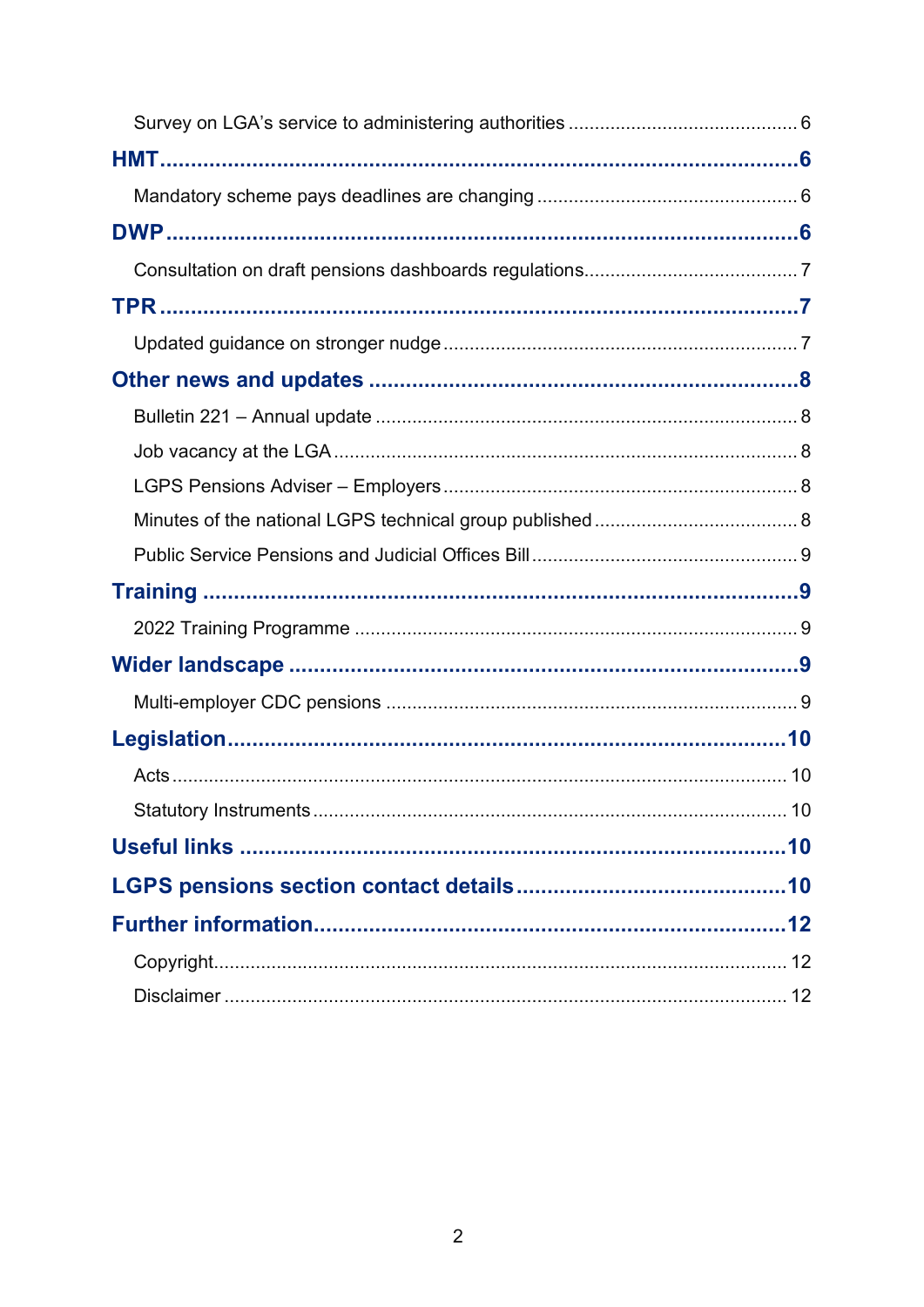# <span id="page-2-1"></span>**LGPS England & Wales Scheme Advisory Board (SAB)**

## <span id="page-2-0"></span>**Legal opinion on the prepayment of contributions**

On 22 March 2022, Lorraine Bennett emailed administering authorities letting them know that the SAB has obtained a legal opinion on the prepayment of primary employer and/or employee contributions. This is in response to a request from an administering authority. The opinion is provided by James Goudie QC.

In summary, James Goudie QC finds no legal barrier to the prepayment of these contributions. However, the advice makes clear that any prepayment should be taken on the basis of 'reasonableness, proportionality and prudence'. The full opinion and further information is available on the [legal opinions](https://www.lgpsboard.org/index.php/board-publications/legal-opinions) page of the [SAB website.](https://www.lgpsboard.org/)

# <span id="page-2-2"></span>**Investments in line with UK foreign and defence policy**

A last-minute amendment to the Public Service Pensions and Judicial Offices Bill was accepted before the Bill received Royal Assent on 10 March 2022. The amendment introduces the power for the Secretary of State to give guidance or directions to the LGPS on investment decisions that conflict with the UK's foreign and defence policy.

There are no changes that LGPS administering authorities need to make now. Changes will only be needed if DLUHC issues guidance or directions, which would be subject to the usual 12-week consultation process.

See the [Boycotts Divestment and Sanctions](https://www.lgpsboard.org/index.php/structure-reform/bds-main) page of the [SAB website](https://www.lgpsboard.org/) for more information.

# <span id="page-2-3"></span>**LGPS investments in Russia**

On 4 March 2022, the SAB published more information on Russian sanctions and divestment. This follows the coming into force of The Russia (Sanctions) (EU Exit) (Amendment) (No. 2) Regulations 2022 on 1 March 2022.

On 9 March 2022, DLUHC sent a letter to all LGPS Committee Chairs, copying in the Chair of the SAB. It urges all parties to keep up to date with the list of Russian sanctions which is expected to grow. The Rt Hon Michael Gove MP states:

"In the context of the Russian government's reprehensible actions, administering authorities should be urgently considering what action it would be appropriate for them to take in the light of their fiduciary duties and ethical considerations. I applaud those who have already done so. I recognise that there will be concerns about the impacts, implications and barriers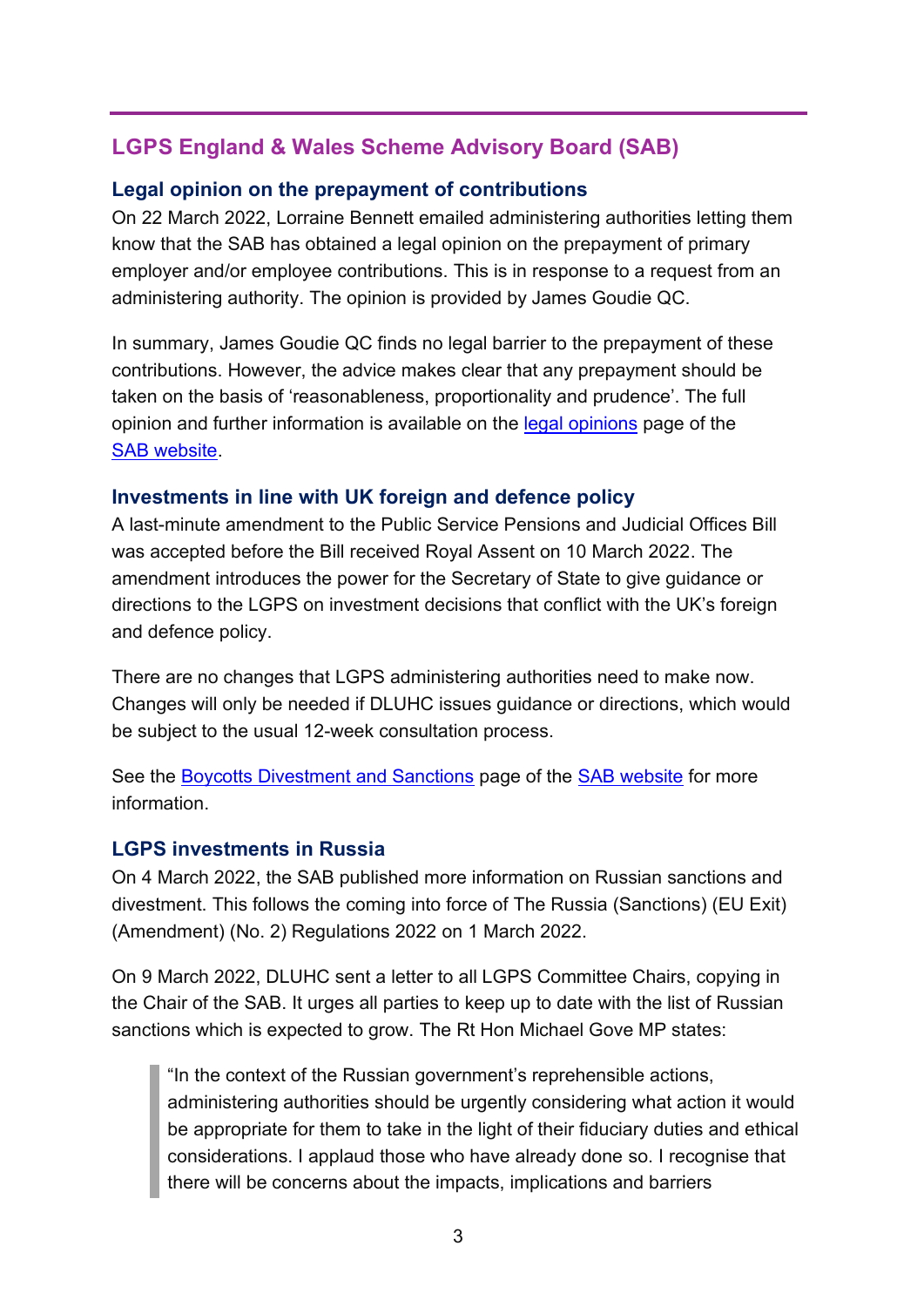associated with divestment from Russian assets. I encourage you to continue to work closely with the Scheme Advisory Board and my officials."

The information from the SAB and the letter from DLUHC can be found on the [Boycotts Divestment and Sanctions](https://www.lgpsboard.org/index.php/structure-reform/bds-main) page of [www.lgpsboard.org.](http://www.lgpsboard.org/)

On 4 March 2022, [TPR published guidance for trustees](https://www.thepensionsregulator.gov.uk/en/trustees/russia-ukraine-conflict) regarding the conflict in Ukraine, which outlines TPR's expectations and areas for consideration.

#### **Action for administering authorities**

Keep up to date with the list of sanctions and consider their impact on your investments, in discussion with your pool and investment managers.

Consider what further actions it would be appropriate for you to take in light of your fiduciary duties and ethical considerations.

# <span id="page-3-2"></span>**LGPS England & Wales**

#### <span id="page-3-0"></span>**DLUHC letter concerning the McCloud remedy and the 2022 Valuation**

On 22 March 2022, Rachel Abbey forwarded [a letter](https://lgpslibrary.org/assets/bulletins/2022/222AppA.pdf) to administering authorities from Teresa Clay, Head of Local Government Pensions at DLUHC.

The letter sets out DLUHC's recommendations on how administering authorities should take the McCloud remedy into account in the 2022 triennial valuation.

#### **Action for administering authorities**

Discuss the content of the DLUHC letter with your fund actuary and take the appropriate action.

#### <span id="page-3-1"></span>**New member website and LGPS brand**

On 7 March 2022, Lorraine Bennett emailed administering authorities letting them know that the new member website and new LGPS brand are live.

The address of the website has not changed, it is still [www.lgpsmember.org.](http://www.lgpsmember.org/)

We would be grateful if administering authorities and employers could help publicise the new website and logo. We have produced some material to help you do this. All of the materials below are available to download from the

[LGPS brand and website resources page](https://www.lgpsregs.org/resources/branding.php) of [www.lgpsregs.org.](http://www.lgpsregs.org/)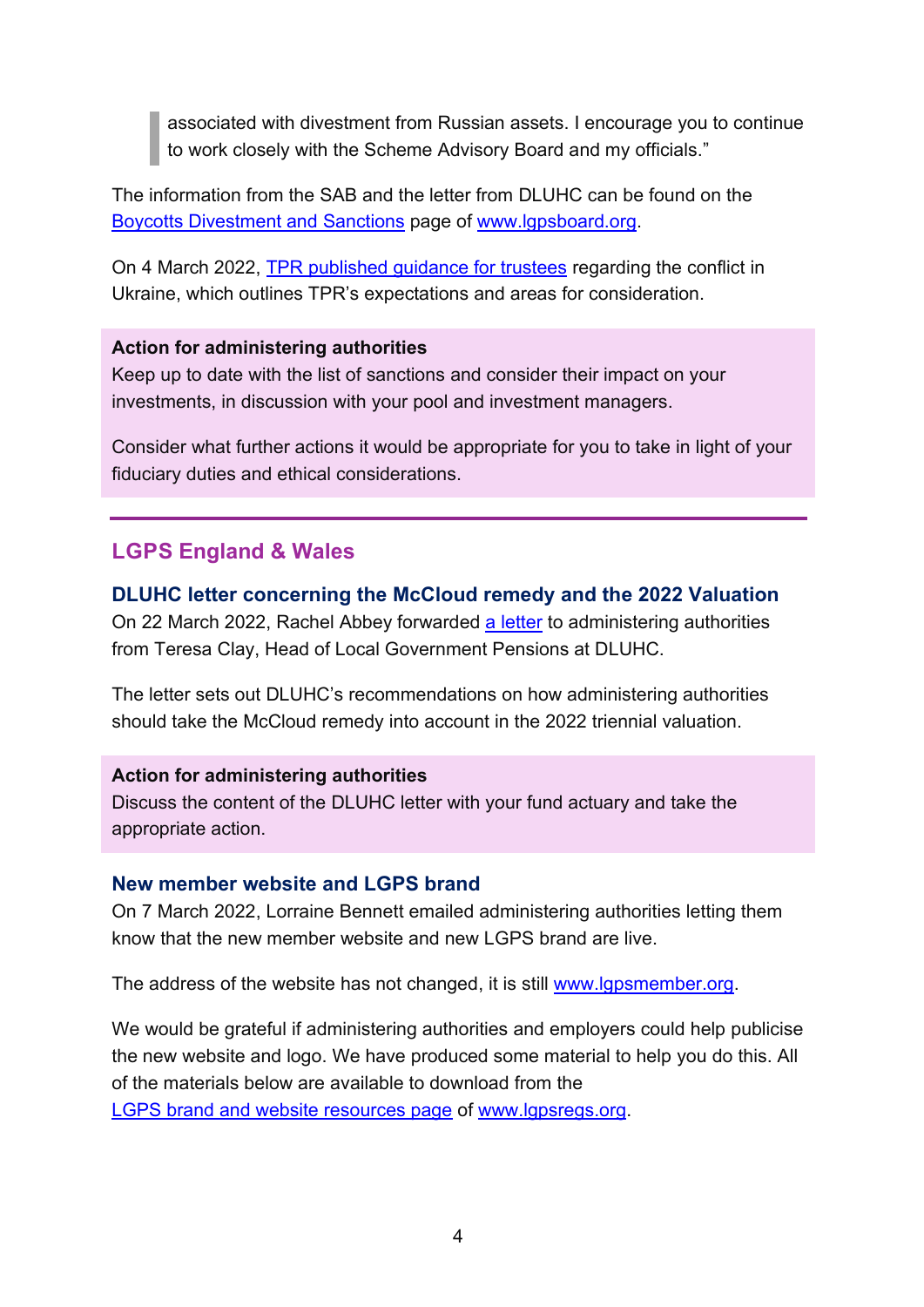- Infographic (PDF) this is a visual representation explaining our key objectives for, and the benefits of, the new website. Administering authorities can use this on their website and/or in newsletters.
- Information leaflet this is a three page PDF to help administering authorities inform employers about the new brand and website.
- Email footers administering authorities and employers can include the footer in their email signatures. To add a link to the footer, right click on the image. We have produced two different versions of the footer, depending on whether the fund has its own website.
- Animated social media banner administering authorities and employers can use this on Twitter, LinkedIn and Facebook channels.

#### **LGPS brand**

We have supplied different versions of the new logo. The logo should be used correctly and consistently in line with the [brand guidelines.](https://lgpslibrary.org/assets/branding/LGPS_BrandGuidelines.pdf)

See the [LGPS brand and website resources page](https://www.lgpsregs.org/resources/branding.php) of [www.lgpsregs.org](http://www.lgpsregs.org/) for a file containing all the different versions of the logo.

We will be updating [www.lgpsregs.org](http://www.lgpsregs.org/) with the new logo in due course.

#### **Redirects**

We have placed redirections on pages of the old site where the address is different on the new site. These will remain in place for at least 12 months. If administering authorities include links to the member website on their own website or in guides and documents, they will need to review and update those links in the longer term.

#### **Action for administering authorities and employers**

Publicise the new website by making use of the resources we have produced to help you do this.

Start using the new logo on all your communications.

Consider updating links on your website and in your guides and documents.

# <span id="page-4-1"></span>**LGPS Scotland**

#### <span id="page-4-0"></span>**APC calculator moved**

On 10 March 2022, Steven Moseley emailed administering authorities letting them know that we have moved the APC calculator.

The link to the calculator is now [https://calc.lgpsmember.org/scotlgps2015/apc/.](https://calc.lgpsmember.org/scotlgps2015/apc/)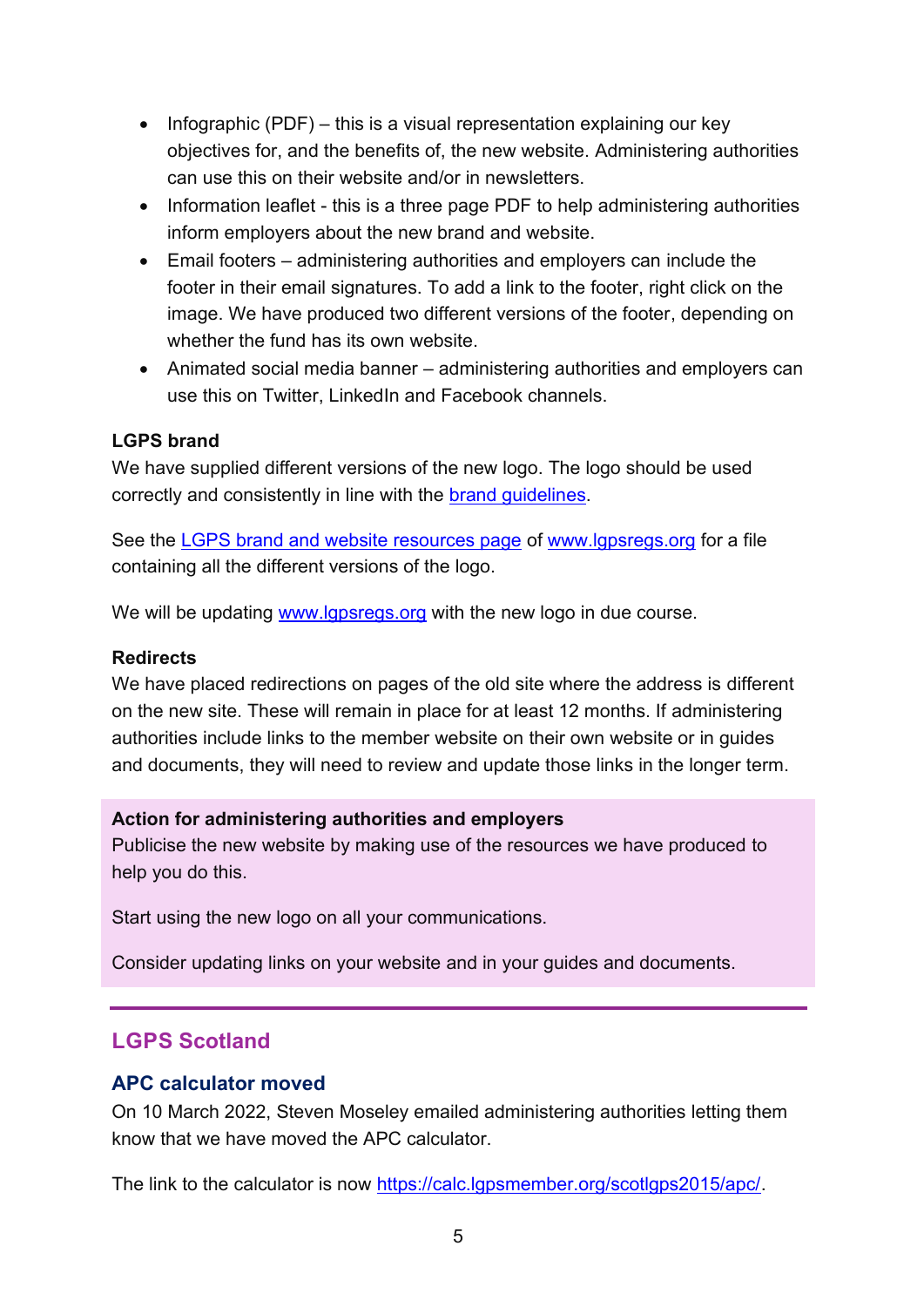#### **Action for administering authorities**

Update any signposts to the calculator.

#### <span id="page-5-1"></span>**Aggregation technical guide published**

On 15 March 2022, Steven Moseley emailed administering authorities letting them know we have published version two of the Aggregation technical guide.

The guide sets out the aggregation outcomes for members who either:

- re-join the Scheme after 31 March 2015, or
- have concurrent periods of active membership and some of those, but not all, end after 31 March 2015.

As we have rewritten the guide, we felt there was no benefit in publishing a tracked changes version. You can find the guide in the [Administrator guides and documents](https://scotlgpsregs.org/resources/guidesetc.php) page of [www.scotlgpsregs.org.](http://www.scotlgpsregs.org/)

#### <span id="page-5-2"></span>**Survey on LGA's service to administering authorities**

On 22 March 2022, Steven Moseley emailed administering authorities with a survey. The survey closes on 22 April 2022.

The survey seeks views on the enhanced service the LGA provides to Scottish administering authorities and the Scottish Public Pensions Agency.

A link to the survey was included in the email.

#### <span id="page-5-3"></span>**HMT**

#### <span id="page-5-0"></span>**Mandatory scheme pays deadlines are changing**

[The Finance Act 2022](https://www.legislation.gov.uk/ukpga/2022/3/contents/enacted) and

[the Registered Pension Schemes \(Miscellaneous Amendments\) Regulations](https://www.legislation.gov.uk/uksi/2022/392/contents/made) 2022 ('the new regulations') will change the timescale for members to make or amend a mandatory scheme pays election when paying an annual allowance charge. The changes will apply when the information used to calculate a member's pension input amount is retrospectively amended.

We are currently reviewing the impact of these changes and we will advise you in due course.

#### <span id="page-5-4"></span>**DWP**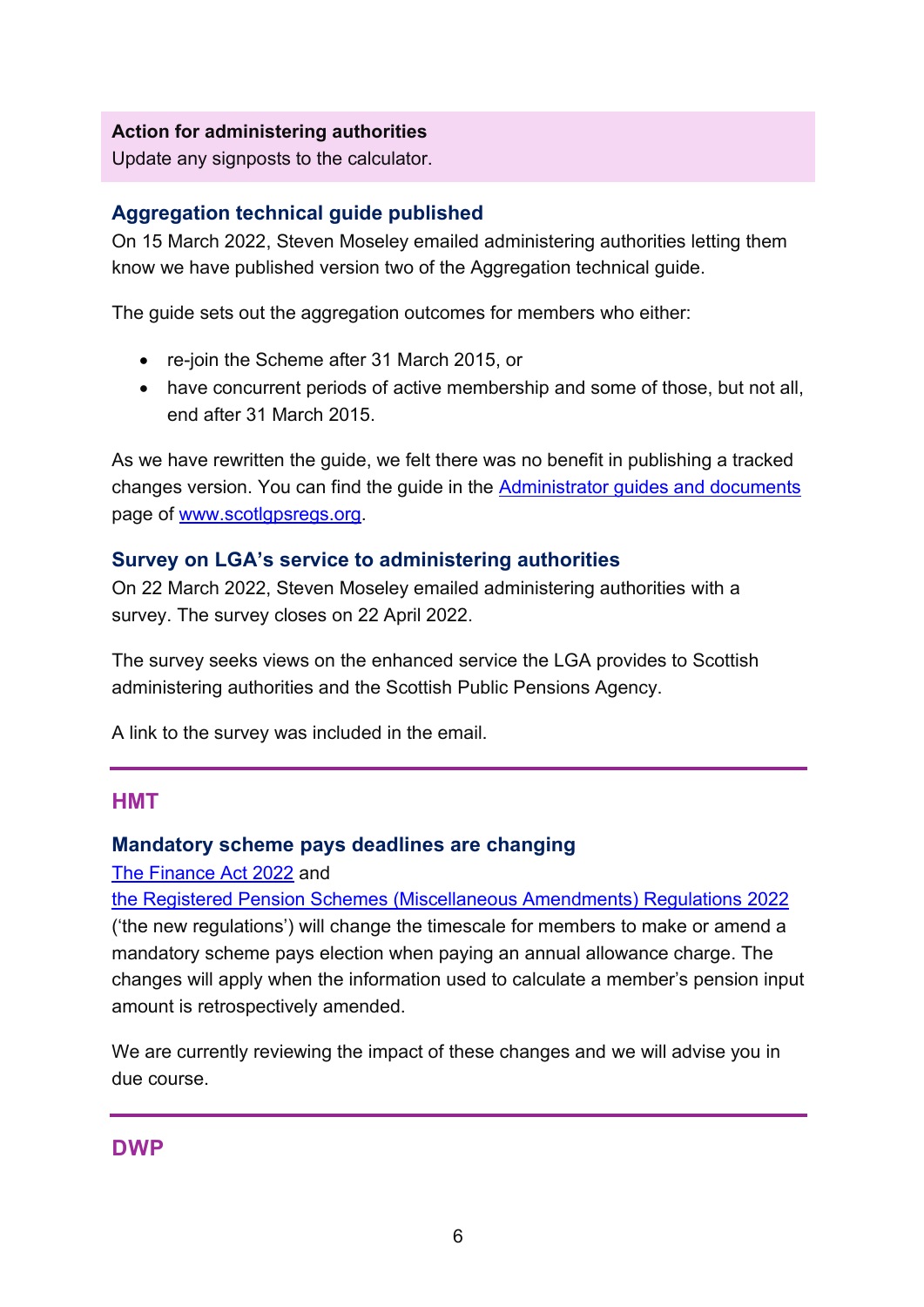# <span id="page-6-0"></span>**Consultation on draft pensions dashboards regulations**

On 8 March 2022, Jayne Wiberg emailed administering authorities letting them know that we have published our response to [DWP's consultation on the Pensions Dashboards Regulations 2022.](https://www.gov.uk/government/consultations/pensions-dashboards-consultation-on-the-draft-pensions-dashboards-regulations-2022)

Our response states that, in our view, the LGPS will not be able to connect and meet its statutory duties by the proposed connection deadline of April 2024. The reasons for this include:

- the value data required goes beyond what LGPS administering authorities must currently provide
- LGPS administering authorities will already be under significant pressure at this time implementing the McCloud remedy
- the proposed response times for value data mean that funds will need to collect and validate data on a monthly basis
- recruitment and retention remain a barrier.

Our response also raises concerns about:

- the lack of clarity concerning pension credit and deferred pensioner members
- the lack of clarity about providing in house AVC data
- dashboards not including frozen refunds
- the feasibility of providing information to dashboards for new members within three months of them joining the Scheme
- the response time to provide accrued and projected values for a variety of reasons
- the timescale for administering authorities to turn a possible match into a match.

You can find our response on the [non-scheme consultations page](https://www.lgpsregs.org/landscape/consultations.php) of [www.lgpsregs.org](http://www.lgpsregs.org/) and the [non-scheme consultations page](https://www.scotlgpsregs.org/landscape/consultations.php) of [www.scotlgpsregs.org.](http://www.scotlgpsregs.org/)

## <span id="page-6-1"></span>**TPR**

#### <span id="page-6-2"></span>**Updated guidance on stronger nudge**

TPR has updated its guidance on [communicating and reporting](https://www.thepensionsregulator.gov.uk/en/document-library/scheme-management-detailed-guidance/communications-and-reporting-detailed-guidance/6-communicating-and-reporting) to reflect the Occupational and Personal Pension Schemes (Disclosure of Information) (Requirements to Refer members to Guidance etc) (Amendment) Regulations. The regulations come into force on 1 June 2022. See [bulletin 219](https://lgpslibrary.org/assets/bulletins/2022/219.pdf) for more information.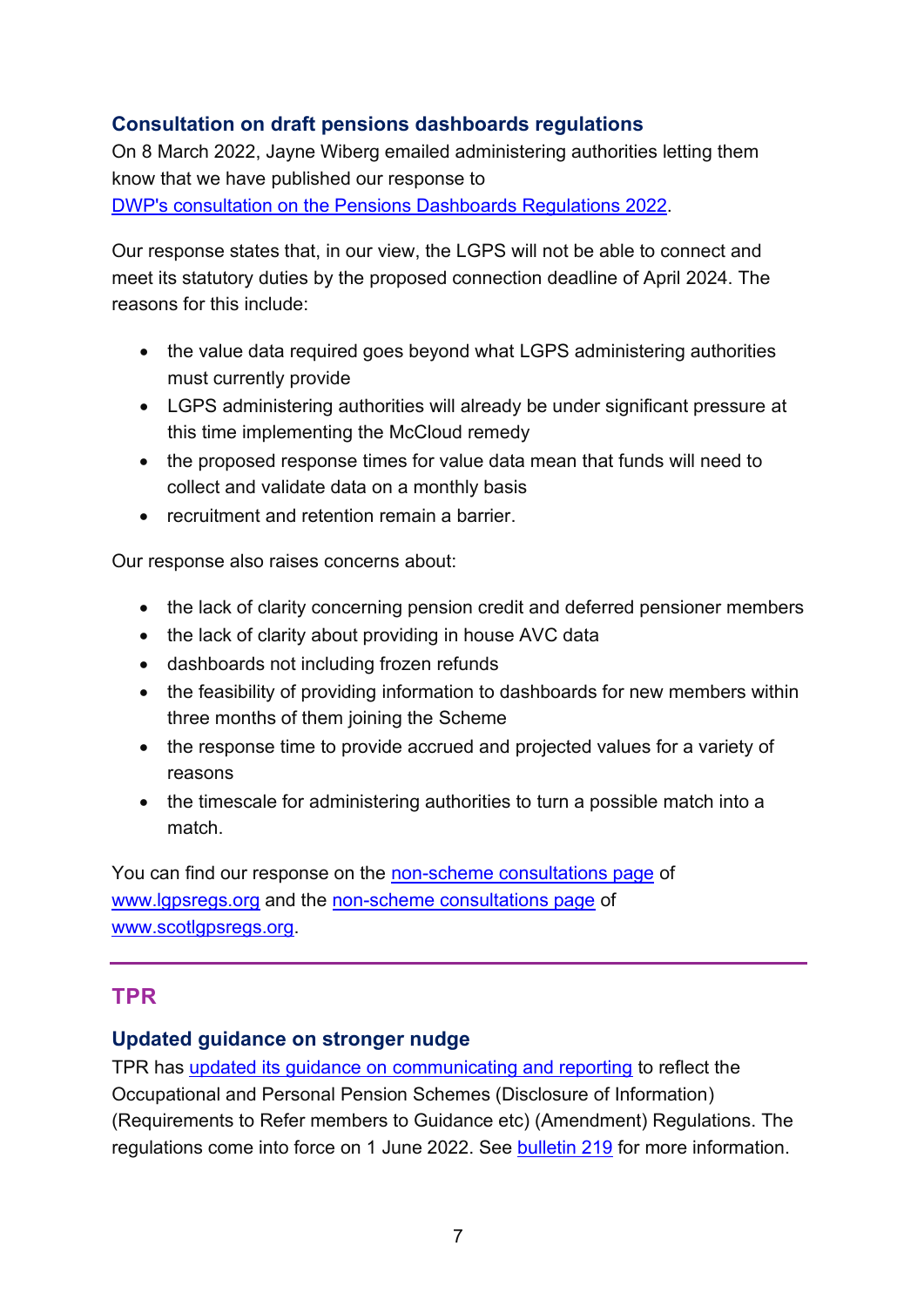TPR guidance aims to assist pension schemes with complying with the regulations.

We will be issuing our own guidance shortly and updating the AVC guide in the longer term.

# <span id="page-7-0"></span>**Other news and updates**

### <span id="page-7-1"></span>**Bulletin 221 – Annual update**

On 29 March 2022, Rachel Abbey emailed administering authorities letting them know that we have published our 2021 Annual update – bulletin 221.

You can find the bulletin on the:

- [LGPC Bulletins](https://www.lgpsregs.org/bulletinsetc/bulletins.php) page of [www.lgpsregs.org](http://www.lgpsregs.org/) or
- [LGPC Bulletins](https://scotlgpsregs.org/bulletinsetc/bulletins.php) page of [www.scotlgpsregs.org.](http://www.scotlgpsregs.org/)

You can also find links to the legislation related to the annual updates in the Annual update statutory instruments section of the:

- [Related legislation](https://www.lgpsregs.org/landscape/relatedleg.php) page of [www.lgpsregs.org](http://www.lgpsregs.org/) or
- [Related legislation](https://scotlgpsregs.org/landscape/relatedleg.php) page of [www.scotlgpsregs.org.](http://www.scotlgpsregs.org/)

#### <span id="page-7-2"></span>**Job vacancy at the LGA**

The Scheme Advisory Board (SAB) to the LGPS in England and Wales is looking for a Pensions Secretary. The successful candidate will provide professional support to the SAB and its committees and will also lead on developing the SAB's digital presence.

For more information and to apply see the [Jobtrain website.](https://www.jobtrain.co.uk/lga/displayjob.aspx?jobid=1492) The closing date is 19 April 2022.

## <span id="page-7-3"></span>**LGPS Pensions Adviser – Employers**

We are pleased to announce that Lisa Clarkson joined the LGA pensions team on 7 March 2022. Lisa joins us from South Yorkshire Pensions Authority where she was a technical and training officer. Lisa will be focusing on our employer offering, including employer training.

## <span id="page-7-4"></span>**Minutes of the national LGPS technical group published**

The minutes of the national LGPS technical group meeting held on 11 March 2022 were published on 17 March 2022. The next meeting will be held on 17 June 2022.

Topics discussed included McCloud, Pensions Dashboards, changes to mandatory scheme pays deadlines, AVCs and transfers out. You can find the minutes on the: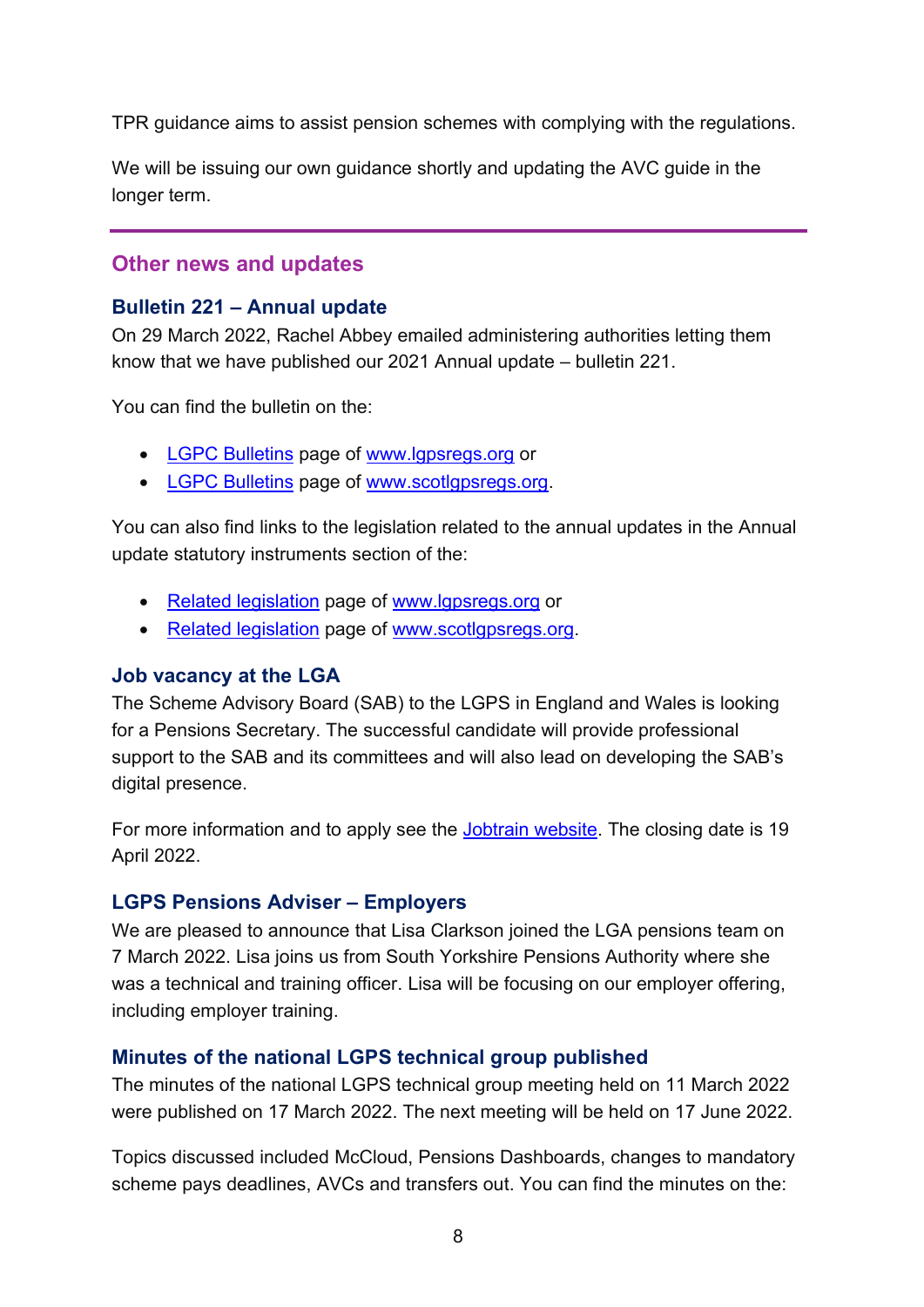- [Technical group](https://www.lgpsregs.org/bulletinsetc/tgminutes.php) page of [www.lgpsregs.org](http://www.lgpsregs.org/) or
- [Technical group](https://www.scotlgpsregs.org/bulletinsetc/tgminutes.php) page of [www.scotlgpsregs.org.](http://www.scotlgpsregs.org/)

#### <span id="page-8-0"></span>**Public Service Pensions and Judicial Offices Bill**

On 10 March 2022, the [Public Service Pensions and Judicial Offices Act 2022](https://www.legislation.gov.uk/ukpga/2022/7/contents/enacted) received Royal Assent.

The main purpose of the Act is to give the relevant government departments the regulation powers to resolve the discrimination identified in the McCloud judgment.

# <span id="page-8-1"></span>**Training**

#### <span id="page-8-2"></span>**2022 Training Programme**

We are pleased to announce that we have set our 2022 training programme. The programme has been developed taking into account the feedback and suggestions from the training focus group.

We will investigate the viability of offering a training subscription service and developing an LGPS qualification in the longer term.

In the meantime, [the training programme is set out in Appendix B.](https://lgpslibrary.org/assets/bulletins/2022/222AppB.pdf) Please note, some of the courses are already open for booking on the [LGA events page.](https://www.local.gov.uk/events)

#### **Action for administering authorities**

Please let your employers know about the employer role training.

#### <span id="page-8-3"></span>**Wider landscape**

#### <span id="page-8-4"></span>**Multi-employer CDC pensions**

The Government plans to introduce Collective Money Purchase Schemes (CDC) later this year/early 2023.

As part of creating the legislative framework for this type of scheme, the Government has published the draft Occupational Pension Schemes (Collective Money Purchase Schemes) Regulations 2022. The regulations will need to be approved by both houses of Parliament to become law.

Transfers to authorised CDC schemes are safe transfers under the Occupational and Personal Pension Schemes (Conditions for Transfers) Regulations 2021, satisfying the first condition. See [bulletin 218](https://lgpslibrary.org/assets/bulletins/2021/218.pdf) for further information.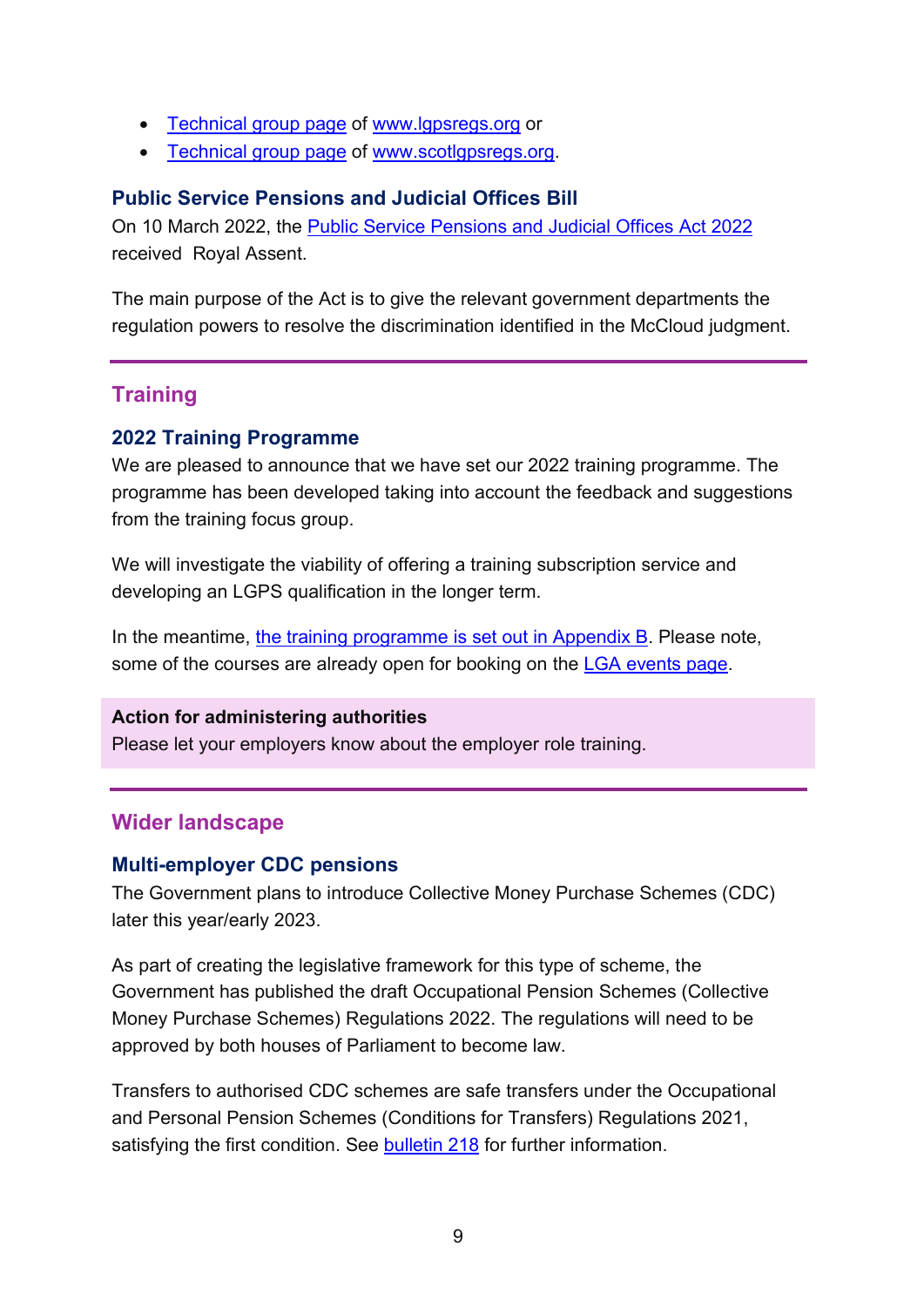# <span id="page-9-0"></span>**Legislation**

# <span id="page-9-1"></span>**Acts**

[The Public Service Pensions and Judicial Offices Act 2022](https://www.legislation.gov.uk/ukpga/2022/7/contents/enacted)

# <span id="page-9-2"></span>**Statutory Instruments**

[The Russia \(Sanctions\) \(EU Exit\) \(Amendment\) \(No. 2\) Regulations 2022](https://www.legislation.gov.uk/uksi/2022/194/contents/made)

[The Public Service Pensions Revaluation Order 2022](https://www.legislation.gov.uk/uksi/2022/215/contents/made)

[The Guaranteed Minimum Pensions Increase Order 2022](https://www.legislation.gov.uk/uksi/2022/297/contents/made)

[The Social Security Revaluation of Earnings Factors Order 2022](https://www.legislation.gov.uk/uksi/2022/216/contents/made)

[The Social Security \(Contributions\) \(](https://www.legislation.gov.uk/uksi/2022/232/contents/made)Rates, Limits and Thresholds Amendments and National Insurance Funds Payments) Regulations 2022

[The Pensions Increase \(Review\) Order 2022](https://www.legislation.gov.uk/uksi/2022/333/contents/made)

[The Registered Pension Schemes \(Miscellaneous Amendments\) Regulations 2022](https://www.legislation.gov.uk/uksi/2022/392/contents/made)

# <span id="page-9-3"></span>**Useful links**

[LGA Pensions page](https://local.gov.uk/our-support/workforce-and-hr-support/local-government-pensions)

[LGPS member website \(England and Wales\)](https://www.lgpsmember.org/)

[LGPS member website \(Scotland 2015\)](http://www.scotlgps2015.org/)

[LGPS Advisory Board website \(England and Wales\)](http://www.lgpsboard.org/)

[LGPS Advisory Board website \(Scotland\)](http://lgpsab.scot/)

[LGPS Regulations and Guidance website \(England and Wales\)](http://www.lgpsregs.org/)

[LGPS Regulations and Guidance website \(Scotland\)](http://www.scotlgpsregs.org/)

[Public Sector Transfer Club](http://www.civilservicepensionscheme.org.uk/members/public-sector-transfer-club/)

[Recognised Overseas Pension Schemes](http://www.hmrc.gov.uk/pensionschemes/qrops-list.htm) that have told HMRC that they meet the conditions to be a ROPS and have asked to be included on the list.

# <span id="page-9-4"></span>**LGPS pensions section contact details**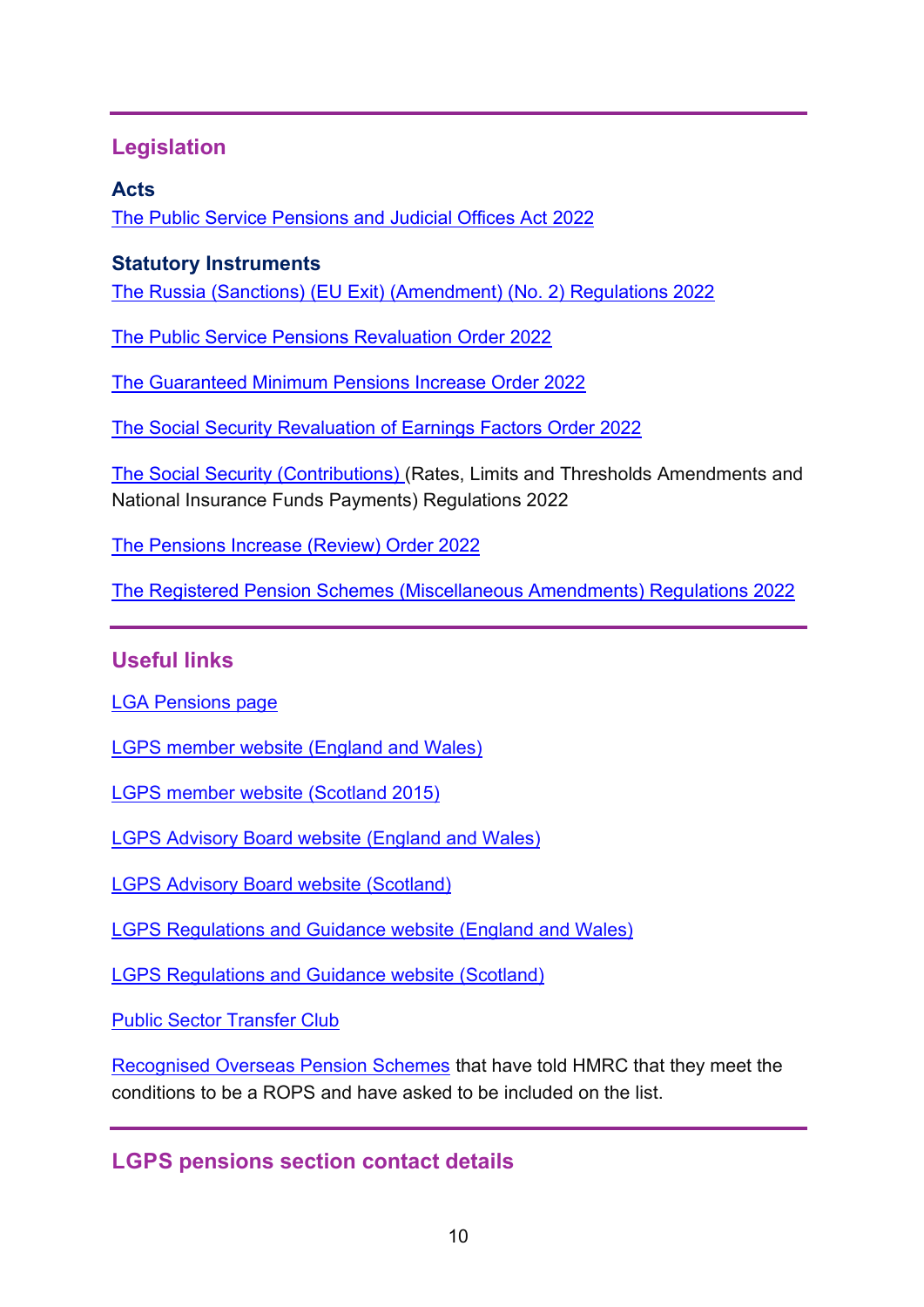If you have a technical query, please email query.  $gps@local.gov.uk$  and one of the team's LGPS pension advisers will get back to you.

**Jeff Houston (Head of Pensions retiring on 31 March 2022)** Telephone: 07786 681936 Email: [jeff.houston@local.gov.uk](mailto:jeff.houston@local.gov.uk)

**Joanne Donnelly (Head of Pensions with effect from 1 April 2022)** Telephone: 07464 532613 Email: [joanne.donnelly@local.gov.uk](mailto:joanne.donnelly@local.gov.uk)

**Lorraine Bennett (Senior Pensions Adviser – LGPC Secretariat)** Telephone: 07766 252847 Email: [lorraine.bennett@local.gov.uk](mailto:lorraine.bennett@local.gov.uk)

**Jayne Wiberg (Pensions Adviser – LGPC Secretariat)** Telephone: 07979 715825 Email: [jayne.wiberg@local.gov.uk](mailto:jayne.wiberg@local.gov.uk)

**Rachel Abbey (Pensions Adviser – LGPC Secretariat)**

Telephone: 07827 307003 Email: [rachel.abbey@local.gov.uk](mailto:rachel.abbey@local.gov.uk)

**Steven Moseley (Pensions Adviser – LGPC Secretariat)**

Telephone: 07780 227059 Email: [steven.moseley@local.gov.uk](mailto:steven.moseley@local.gov.uk)

**Karl White (Pensions Adviser (Training) – LGPC Secretariat)** Telephone: 07464 652886 Email: [karl.white@local.gov.uk](mailto:karl.white@local.gov.uk)

**Lisa Clarkson (Pensions Adviser (Employer) – LGPC Secretariat)** Telephone: 07464532596 Email: [lisa.clarkson@local.gov.uk](mailto:lisa.clarkson@local.gov.uk)

**Bob Holloway (Pensions Secretary – LGPS Scheme Advisory Board (E&W))** Telephone: 07919 562847 Email: [robert.holloway@local.gov.uk](mailto:robert.holloway@local.gov.uk)

**Gareth Brown (Research and Data Analyst - Pensions)** Telephone: 07785 407657 Email: [gareth.brown@local.gov.uk](mailto:gareth.brown@local.gov.uk)